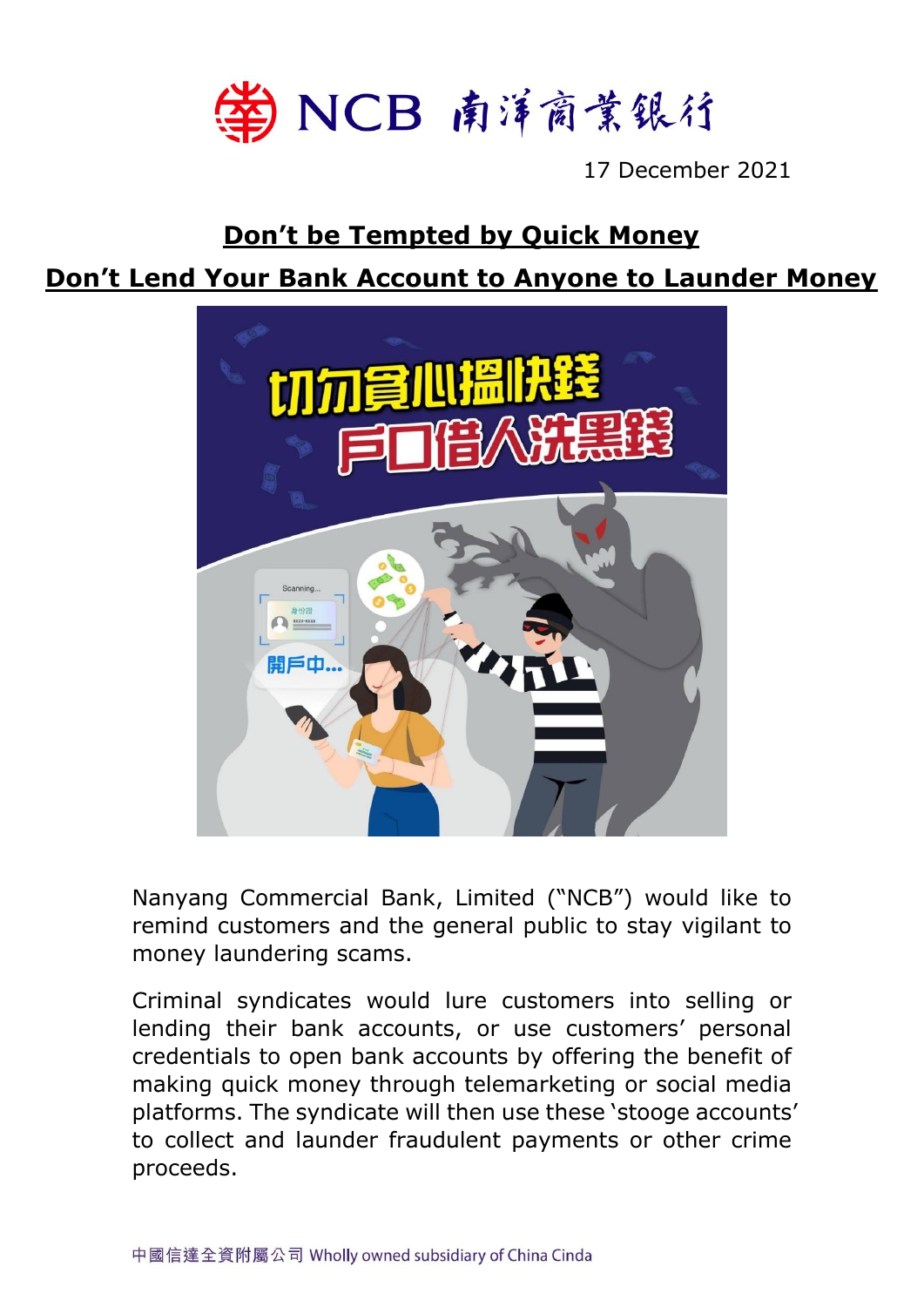

NCB would like to remind customers and the general public not to sell or lend their bank accounts/ personal credentials to third parties as these could be used for unlawful purposes. Otherwise, you may expose yourself to the risk of committing the offence of money laundering, and could face a maximum penalty of a HK\$ 5 million fine and 14 years' imprisonment upon conviction.

#### **Nanyang Commercial Bank, Limited**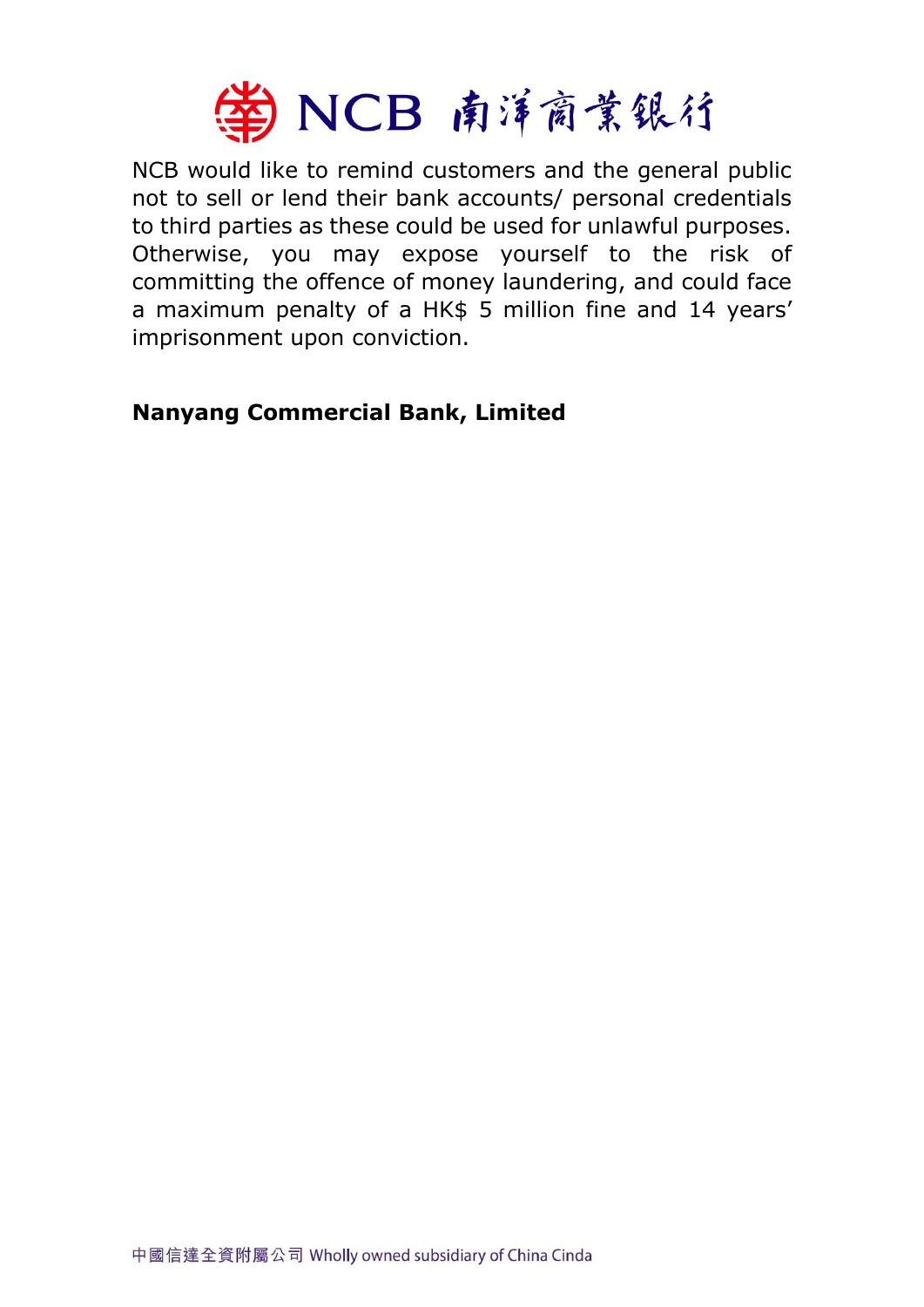

18 December 2017

#### **Notice of Raising Your Anti-Money Laundering Awareness**

Nanyang Commercial Bank, Limited ("the Bank") would like to alert its customers to the following notes for raising their anti-money laundering awareness to protect their interest.

#### 1. **Provide Accurate Information**

• Such as account opening purposes, reasons, source of funds and wealth, expected transaction pattern and volume, etc.

#### 2. **Promptly Update Personal Details**

- Please promptly update the Bank your personal details, e.g. address, phone number, email address, income, occupation\*, business\*, job title\*and employer's name\* (\*Company card can provide relevant information), etc.
- To protect your interest, if you lost or replaced your identification document, please notify the Bank as soon as possible

#### 3. **Don't Use Personal Account for Business Purposes**

- Personal accounts should only be used for personal financial management and investments
- Please open a business account if you need to manage transactions for businesses or registered societies (such as receiving donations)

#### 4. **Don't Allow Unauthorised Person to Use Your Account**

 This may expose yourself to the risk of money laundering through your account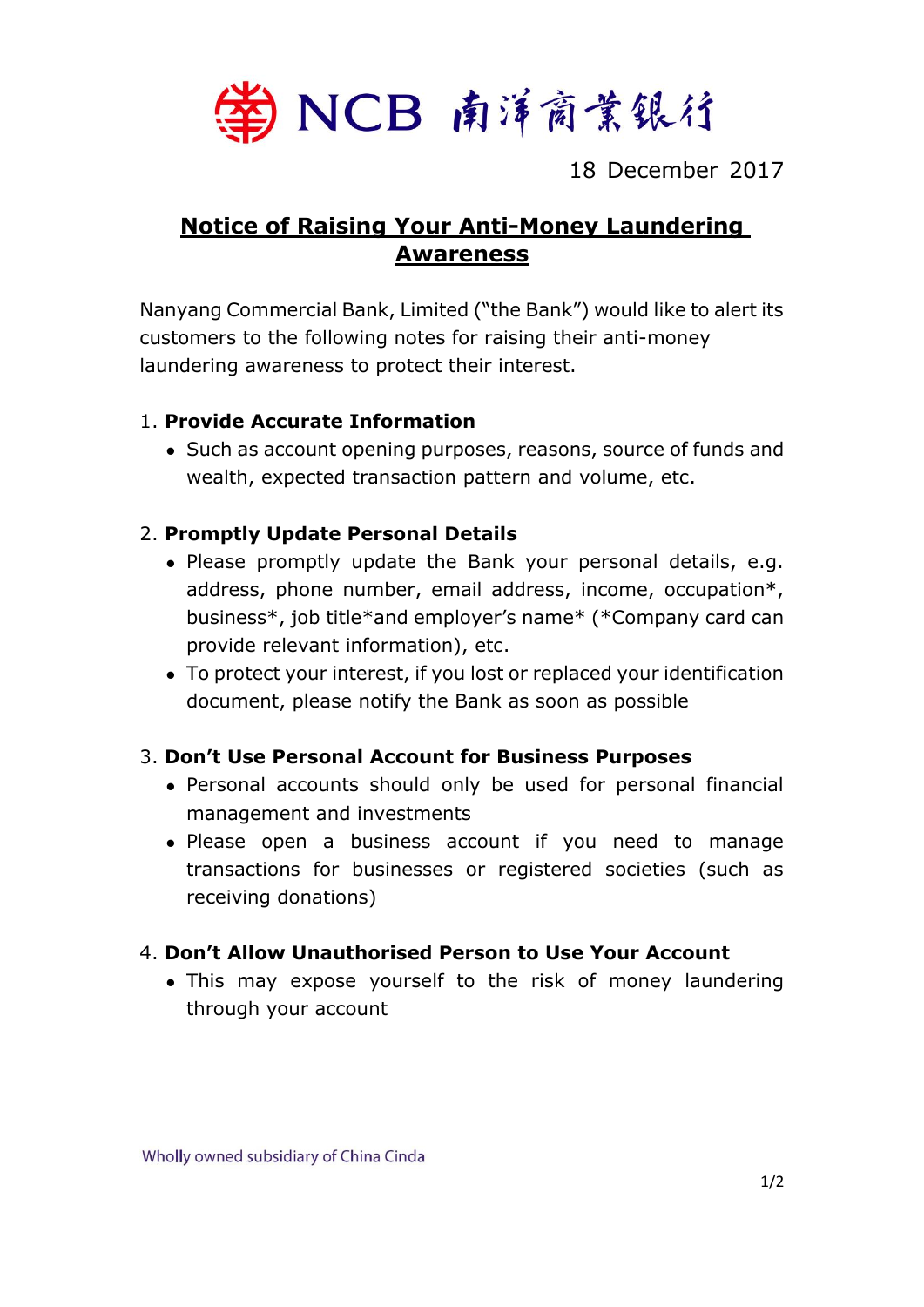

#### 5. **Know Your Tax Obligations and Regulations on Remittances**

- Please know and comply with your tax obligations in all applicable jurisdictions
- Some countries have restrictions on remittances. Please don't breakup your remittances to avoid these restrictions

#### **Nanyang Commercial Bank, Limited**

Note: the Bank reserves the right to take appropriate actions to customers (including without limitation to restrictor terminate the operation of an account) according to its "Conditions for Services" at any time at its sole discretion.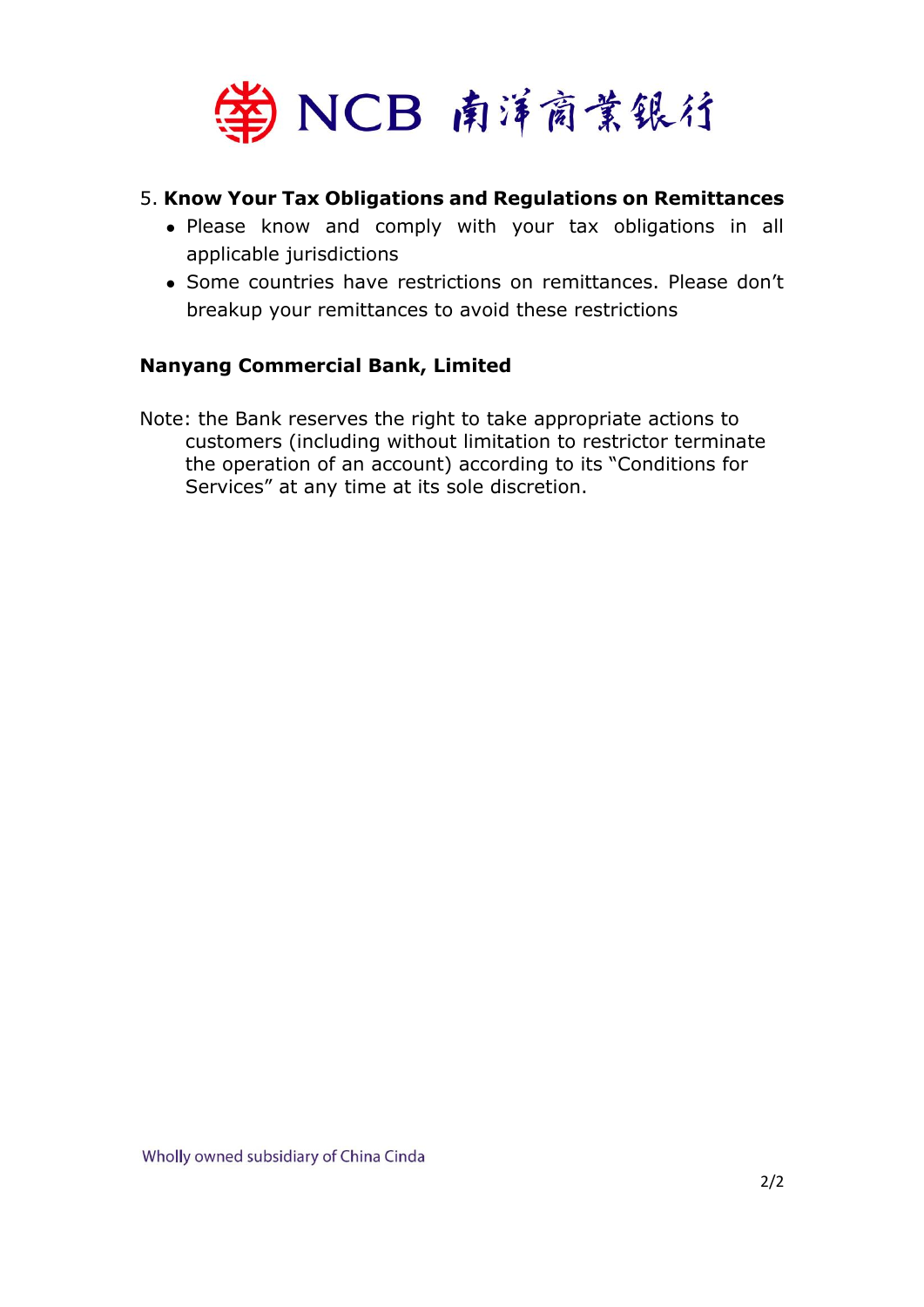







# Don't Lend / Sell Your Account

### 罪犯利用你的戶口 Criminals may use your account to

收取不明來源金錢 例如: 騙款 販毒得益 accept money of unknown source eg. fraudulent payments,<br>proceeds of drug trafficking

轉帳至罪犯或同黨戶□ 行洗黑鉢

transfer money to criminals' or their associates' accounts for money laundering activities

同樣干犯洗黑錢罪

借/賣戶C

Lending / sale of accounts is also a money laundering offence

# 洗黑錢罪最高刑罰為 罰款港幣五百萬及監禁十四年

The maximun penalty for money laundering offences is a fine of HKD 5 million and 14 years' imprisonment